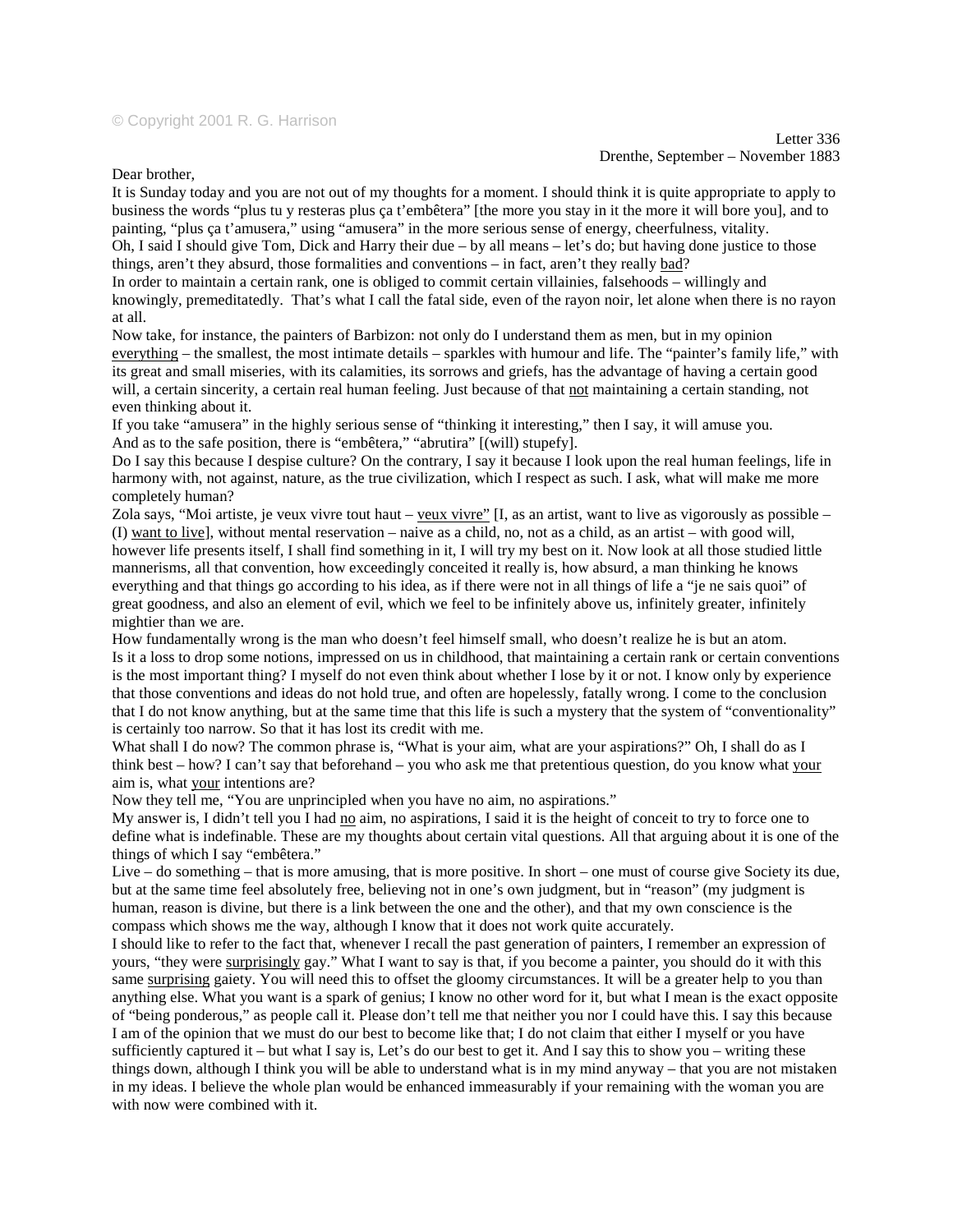## © Copyright 2001 R. G. Harrison

And if it is in your nature as well as hers to feel even a certain pleasure – a surprising gaiety – in the face of circumstances – a je ne sais quoi of surprising youthfulness – and I do not count this among the impossibilities, for you said she is intelligent – well then, you will be able to do more together than alone. And in this case, if persons of the same sentiment, persons who have the same pretty serious misery, combine to see things through, what I say is, the more the merrier.

And what I say is  $-i$  f this had come about or should come about, this combining to carve your own way in the world means infinitely more than any standing on form, and rises above all gossip, all qu'en dira-t-on.

I know all these things have a perilous money side, but what I say is, let's weaken this perilous money side as much as possible, in the first place by not being under its sway too long, and then by feeling that if one will only set about things with love, with a certain understanding of each other and cooperation and mutual helpfulness, many things which would otherwise be insupportable would be softened – yes, even totally changed.

As for me, if I could find some people whom I could talk to about art, who felt for it and wanted to feel for it – I should gain an enormous advantage in my work – I should feel more myself, be more myself. If there is enough money to keep us going in the very first period, by the time it is gone I shall be earning money. The more I think it over, the more it appears to me in the way I felt it in the beginning.

Your heart is partly with the firm of Goupil & Co., but in their presumption G. & Co. demand unreasonable things. In the first place, they are doing you a great wrong, which causes you much grief. This is not only a question of money, your heart is in it, for you it means heartache. You would start on a new career with the same heartache, and possibly with a similar result. Look, is this possible?

What I say is, I doubt it.

It seems to me that you, who are very young, do not act recklessly when you argue, I have had enough of the artdealing business but not of art; I'll drop the business, and aim at the very heart of the profession.

That is what I ought to have done at the time. My making a mistake was perhaps a natural error of judgment, because then I did not know anything about teaching or about the Church – did not know anything about it, and cherished ideals about it.

You will say, Doesn't one sometimes have ideals about art that are incompatible with existing conditions? Well, answer that question for yourself. I also answer it for myself by asking, Is Barbizon, is the Dutch school of painters a fact or not?

Whatever may be said of the art world, it is not rotten. On the contrary, it has improved and improved, and perhaps the summit has already been reached; but at all events we are still quite near it, and as long as you and I live, though we might reach the age of a hundred, there will be a certain real vitality. So he who wants to paint – must put his shoulder to the wheel. If the woman came, of course she would have to paint too.

Everybody would have to paint here – the wife of one of the Van Eycks also had to do it. And I tell you that the people don't seem disagreeable or intriguing. There is a kind of benevolence in this place, and I think you can do exactly what you think best. There is a surprisingly youthful atmosphere in existence here.

One should begin by saying with all possible courage, gaiety, enthusiasm, I know none of us can do a thing, but for all that, we are painters. Our wanting in itself means action*.* This is what I believe should be the main idea. We are alive – if we do not work "comme plusieurs nègres," we shall die of want, and we shall cut a most ridiculous figure. However, we happen to abhor this mightily – because of that same thing which I call surprising youthfulness – and in addition, a seriousness that is damned serious.

That...y mettre sa peau.

Well, if this were mere speculation, I should not want to think of it – but in this case it means a fight to free ourselves from the world of conventions and speculation. It is something good, something peaceful, an honest enterprise. Most certainly it will be our intention to try to earn our bread, but only in the literal sense of the word. Money, as far as it is not used for the absolute necessaries of life, leaves us cold. We shall do nothing we need be ashamed of; with what Carlyle calls "quite a royal feeling," we shall be able to roam about in nature freely, and to work – we shall be able to work, because we are honest. We shall say, when we were children we made a mistake, or rather, We had to obey, and do certain things to earn our bread. Later such and such things happened, and then we thought it advisable to turn handicraftsmen. Because certain things were too puffed up. If you should talk this over with other people, they would advise against it unanimously, I think, except perhaps the woman you are with. If you have come to a decision for yourself, avoid other people, because they can only weaken your energy. Just at the very moment when one has not yet lost one's outer clumsiness, when one is still green, a "ni fait ni a faire" [neither done nor to be done] is enough to cause discouragement for half a year, after which one at last sees that one ought not to have let oneself be led astray.

I know the soul's struggle of two people: Am I a painter or not? Of Rappard and of myself – a struggle, hard